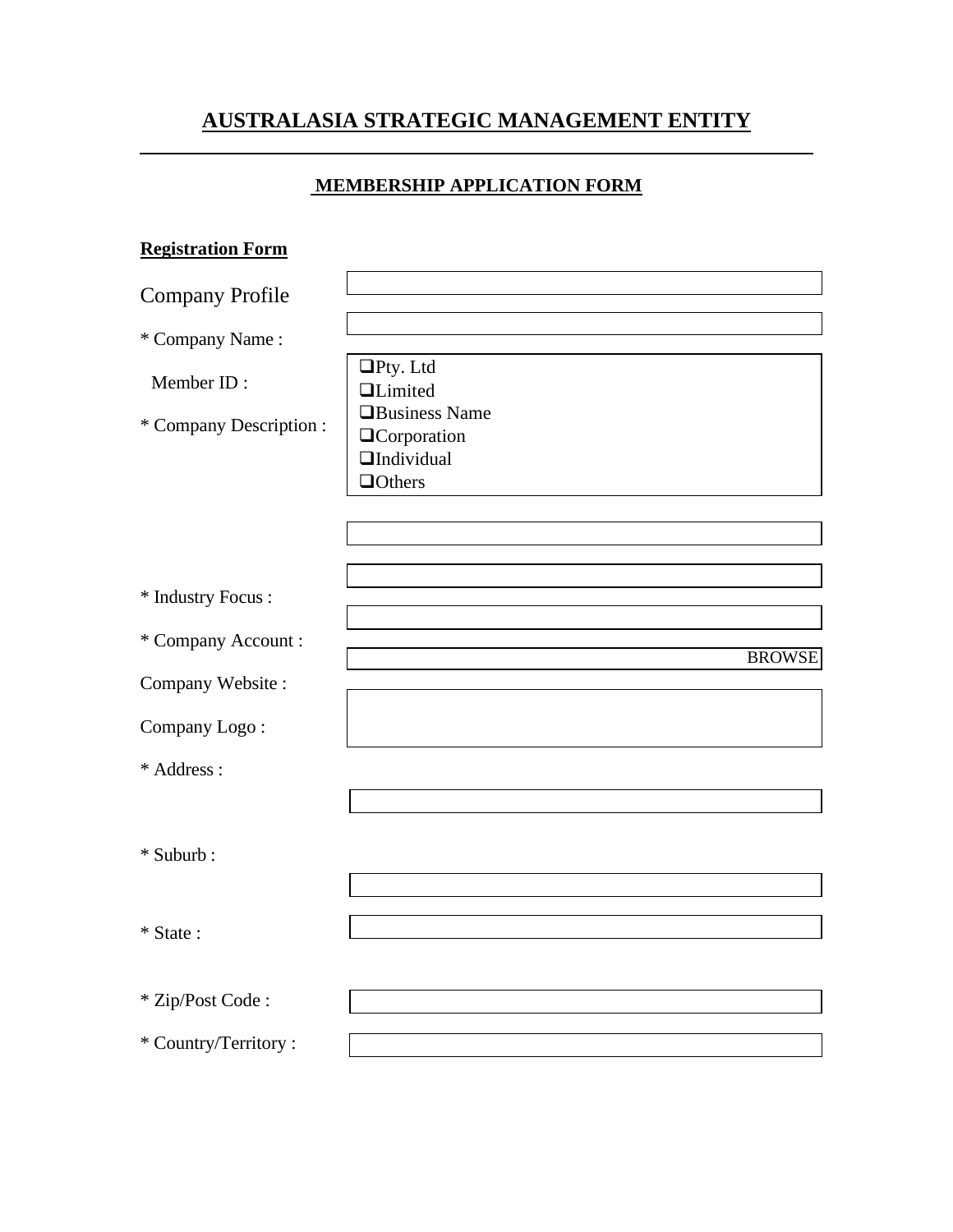## ATTACHEMENT:

| Company Profile       |  |
|-----------------------|--|
| Website               |  |
| <b>Contact Person</b> |  |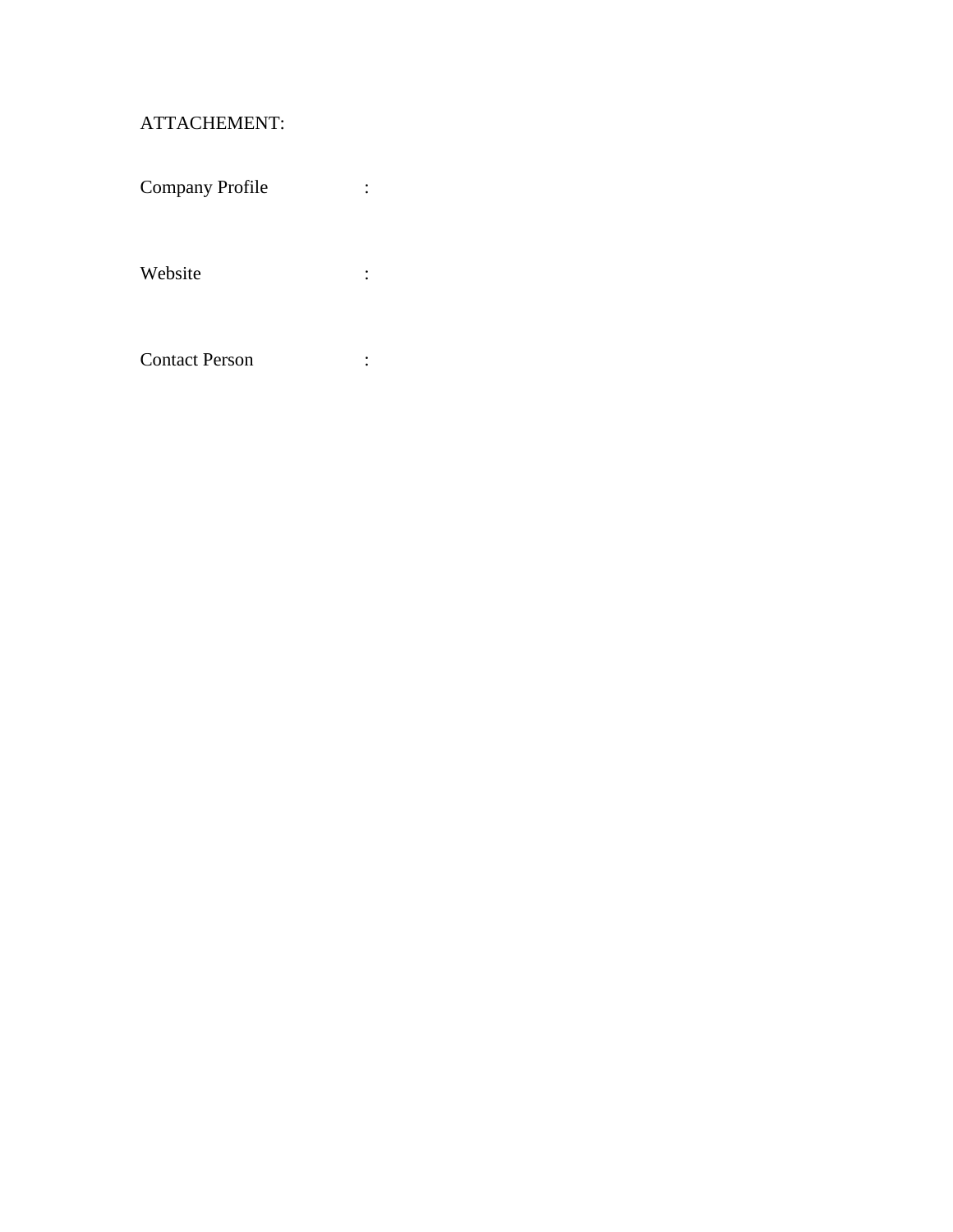## Administrator Information

| * First Name:   |  |
|-----------------|--|
|                 |  |
| * Last Name:    |  |
|                 |  |
| $\ast$          |  |
| Email:          |  |
|                 |  |
|                 |  |
| * Phone Number: |  |
|                 |  |
|                 |  |
| * Fax Number:   |  |
|                 |  |
| * Mobile No.:   |  |
|                 |  |
|                 |  |
| Introducer      |  |
|                 |  |
| User Name:      |  |
|                 |  |
| Introducer      |  |
|                 |  |
| Full Name:      |  |

| <b>Service System</b>                                 | <b>Period</b> | <b>Start</b> | End | <b>Remark</b> |
|-------------------------------------------------------|---------------|--------------|-----|---------------|
| <b>Platinum Member</b><br>$($ US\$ 100,000 $)$        | 1 Year        |              |     |               |
| $\Box$ Gold Member<br>$($ US\$ 75,000 $)$             | 1 Year        |              |     |               |
|                                                       |               |              |     |               |
| $\Box$ Standard Member<br>$\overline{C}$ US\$ 50,000) | 1 Year        |              |     |               |

Note

\*Compulsory fields; must be completed by applicant